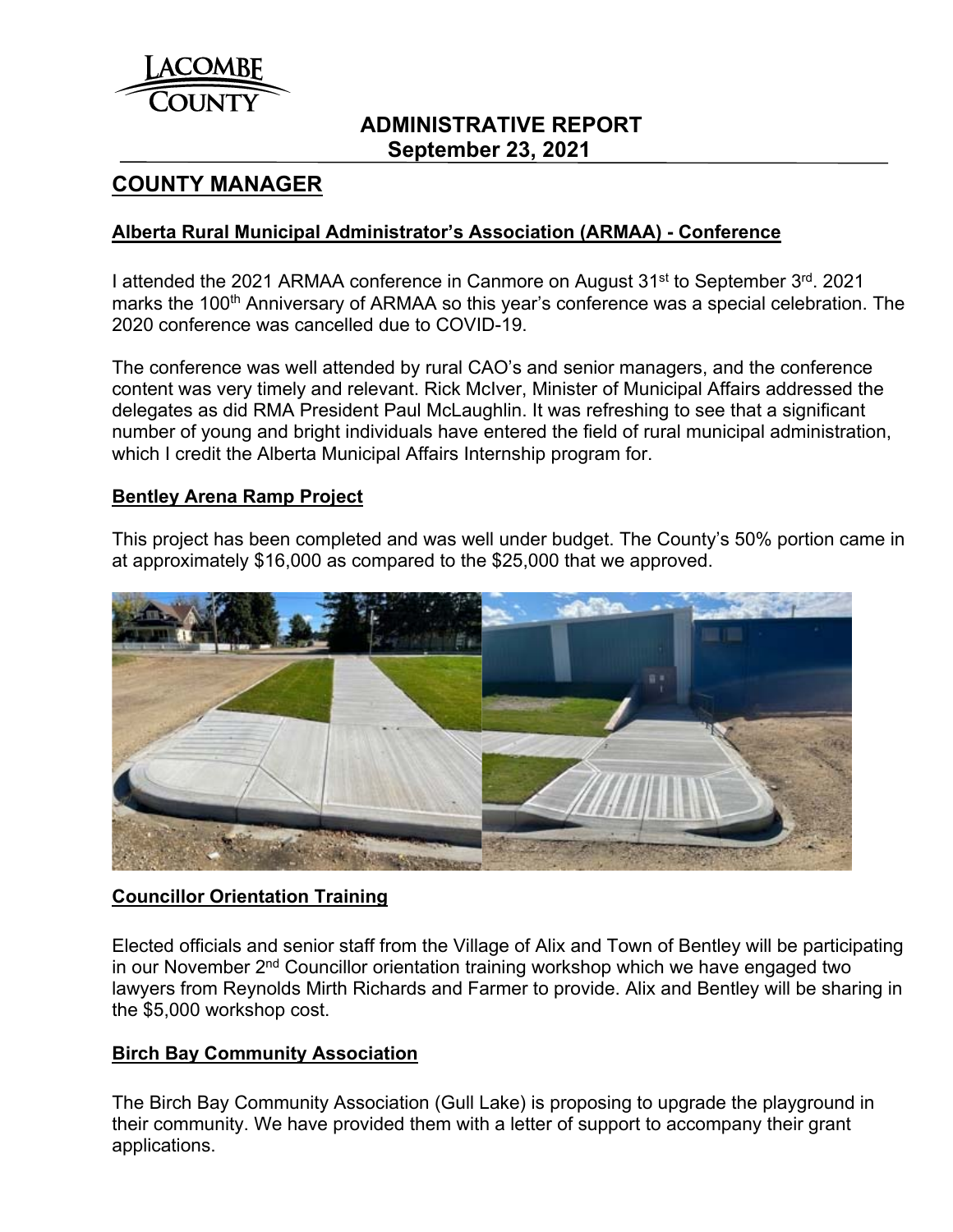

## **Town of Blackfalds NW Stormwater Management Plan Appeal**

A decision on the Town of Blackfalds NW Stormwater Management Plan Appeal has not yet been announced. With the three-day Alberta Environment Appeal Board hearing closing on June 21<sup>st</sup> hopefully we will learn of the decision soon.

### **Acting County Manager**

Thanks to Michael Minchin for serving as the Acting County Manager in my absence for the past quarter. Keith Boras will be serving in this capacity for the period of October 1<sup>st</sup> till his retirement on December 31st.

### **Communications**

Media Releases/Online Promotion

- Ongoing promotion of the election
	- o Notification of Nomination Day ads went out in early September
	- o Notice of Advance Vote and Notice of Election ads are drafted. Some information was included in the County News for September
- Harvest Safety Campaign
- Economic Development Officer media release
- Reminders of Tax Deadline

Communications Action Plan

- Website revamp Update
	- o I/T staff have set up the menu items and most of the pages to ensure proper navigation
	- o Content updated and is being moved over
	- o Staff capacity issues have delayed things a bit. We have decided not to launch anything until after the election (so that we don't confuse anyone looking for that information).

#### **Human Resources**

- Currently recruiting for the Director of Community Services position; the competition closes Monday, September 20<sup>th</sup>
- Continuing to work on the 2022 Salary and Wage Budget
- Continuing to work on the implementation of the new HR software system
- Worked through a couple of legal matters and WCB files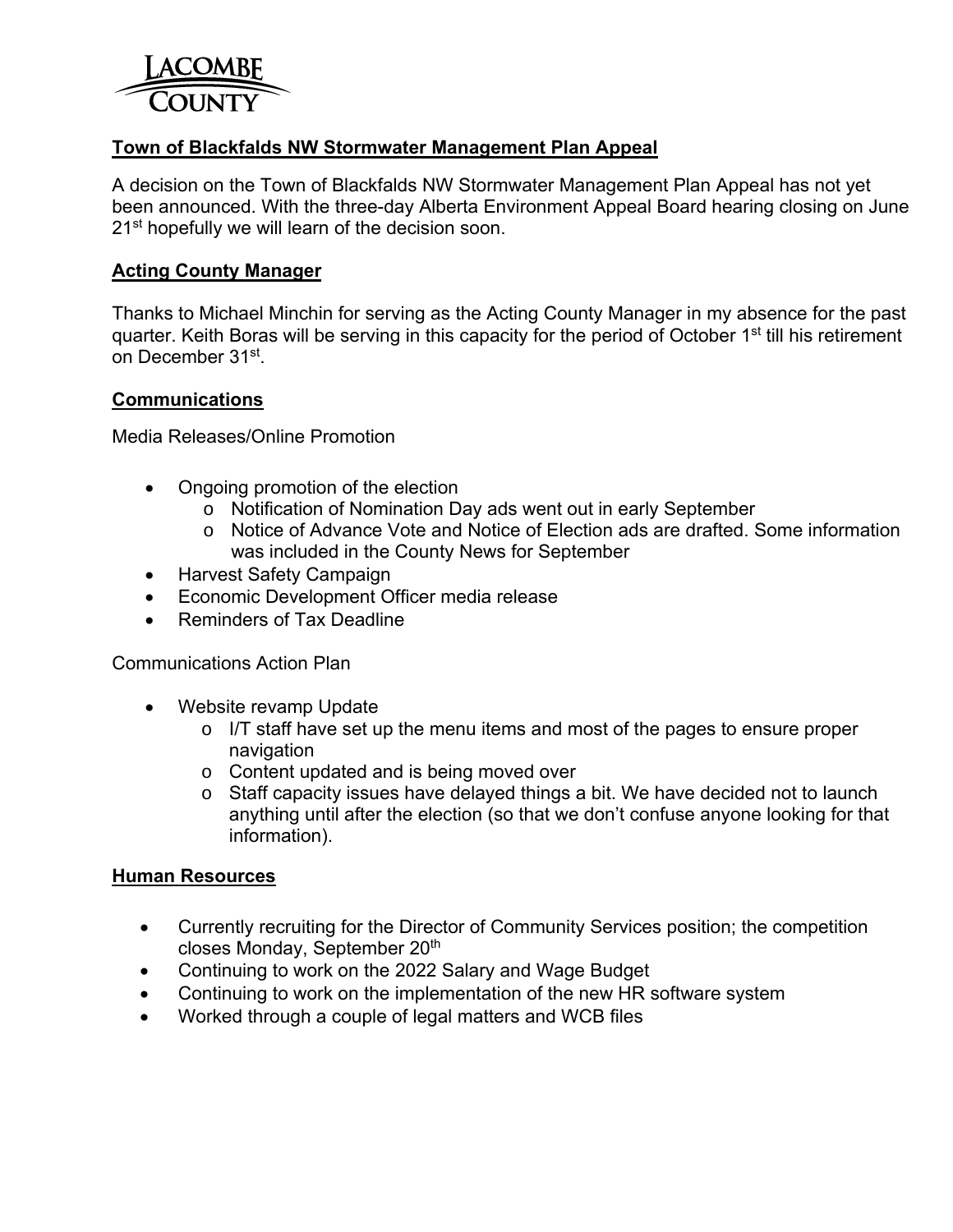

# **PLANNING**

## **Wilson's Beach Estates – Revised Communal Wastewater System**

The developer is in the process of revising the previously proposed wastewater system. An Amending Development Agreement has been completed, and security and insurance are provided for the proposed work. Detailed design drawings and construction management plans have been reviewed by the County and only require minor updates before the developer can proceed with construction. It anticipated that construction on this project with commence before the end of the month.

### **Sandy Point RV Resort**

### *Stage 2 Subdivision*

The developer is in the process of completing the subdivision for the Stage 2 area in the original concept plan. This will involve registering a subdivision plan for Stage 2 that complies with the original subdivision approval (S-020-11). This subdivision is being done to establish the property lines for the Municipal Reserve, Direct Control District, and Environmental Reserve along the northern boundary of the concept area (north of the beach).

### *Proposed Campground Expansion*

Staff have been working with the developer for several months on finalizing the proposed application for a 250-stall campground expansion to a total of 550-stalls. This would encompass the entirety of Stage 2 of the original concept plan. Once the application is finalized, it will be pre-circulated to adjacent landowners within a half (0.5) mile radius of the proposed development location.

### *Phase 3B*

The developer is constructing 68 condominium units within Phase 3B of the development (for a total of 239 condominium units overall). A tentative subdivision plan has been prepared; however, staff are awaiting completion of construction to analyze deficiencies and issue a CCC before endorsing the subdivision.

#### *Other Ongoing Activity*

The driving range is now open. A BMX bike track has been built. Several ongoing communitytype events are being held, including a car show and shine & kids carnival.

### **52 North Wedding Venue**

Devon & Katrina Bellavance are renewing the approval for the venue on Lot 2 Block 1 Plan 122 4150 (Pt. SW 03-40-01-W5M) north of Sylvan Lake just off Highway 20, as well as proposing to add an accessory building for overnight accommodation for the bridal party. The accessory building will not be a complete dwelling unit – it does not contain a kitchen. This is the first application for 52 North that required pre-circulation to adjacent landowners within 1.0-mile radius, as per the recent *Land Use Bylaw* amendments. The application has been circulated, and the deadline for comments is October 1, 2021. Staff anticipate presenting the application for MPC's consideration in October.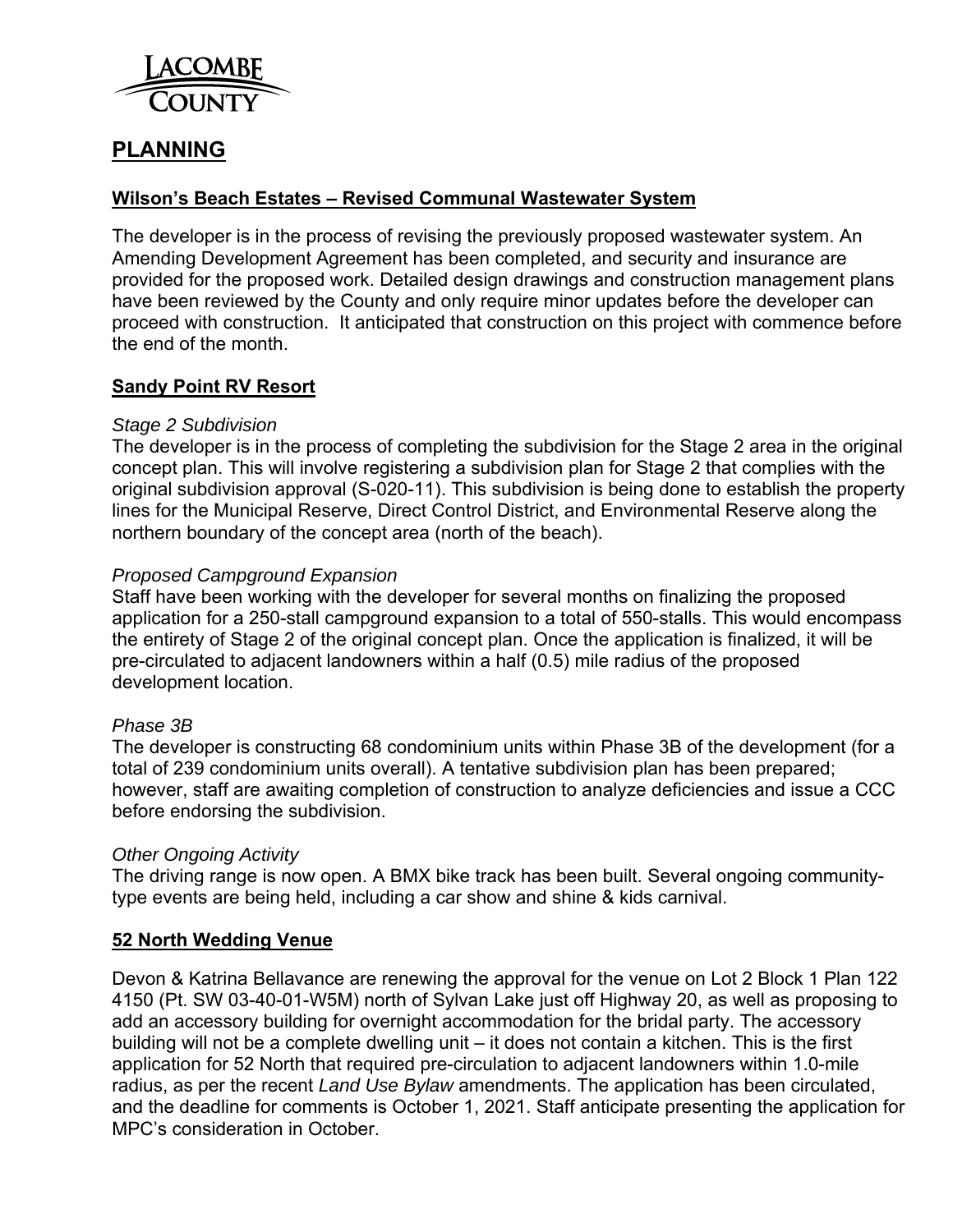

## **Enforcement update – Unsightly property in the Hamlet of Joffre**

This matter was heard by the Court of the Queen's Bench on August 23, 2021. The court ruled in favor of the County and gave a deadline of September 13, 2021 to have the premises cleaned up. Staff have met with the landowner and considerable progress has been made. Staff had agreed to a one-week extension in order for the site to be fully cleaned up; however, a civil enforcement agency has been contacted and is ready to take action if necessary.

### **Solar Park Interest**

Staff have been receiving more and more calls from solar park developers looking to locate in the County. This is likely due to the approval of the Joffre Solar Park earlier this year. Alberta is rated the top province in Canada for solar energy potential with an average of 320 days of clear sunny days per year. In addition to this, the red tape reduction initiatives which remove duplication of consultation requirements between the County and the Alberta Utilities Commission is also a big plus for solar developers.

Staff have also received confirmation that Switch Power has made application to the Alberta Utilities Commission for Phases 1 & 2 of Joffre Solar Project. Construction of this project is anticipated for spring of 2022.

### **Planning Statistics**

Planning Services has seen an increase across the board on development applications, subdivision applications and compliance report requests in the first eight months of this year. From January to August, Staff have processed 160 development permit applications with an estimated construction cost of \$83,328,689. In 2020, there were 108 development permit applications in the same period with an estimated construction cost of \$13,317,000.

Subdivision applications have also increased this year. From January to August, staff have processed 37 applications compared to 17 applications at the same time last year.

With the increase of people buying and selling property in Lacombe County, the number of compliance report requests have also increased. From January to August, Staff have processed 63 compliance reports compared to 26 compliance report requests for the same period in 2020.

# **CORPORATE SERVICES**

### **General**

- 2021 Municipal Election
	- o Preparations continue for the 2021 municipal election.
	- o Recruitment of election workers is underway, and facilities have been booked.
	- o With the added responsibility of conducting provincial senate and referendum votes, staff are busy acquiring additional voting supplies such as ballot boxes.
	- o Covid-19 plans are also being reviewed as circumstances continue to change on a daily basis.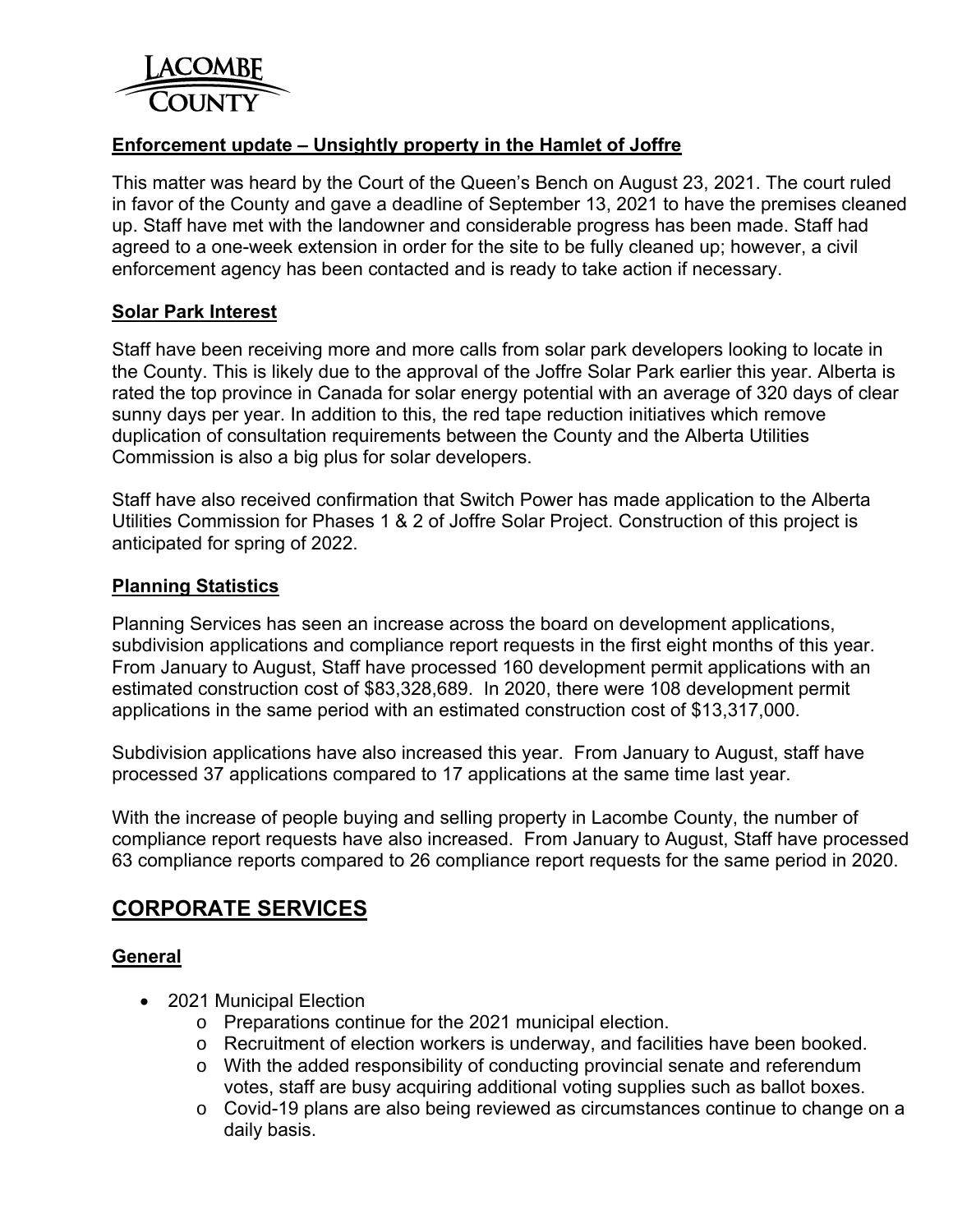

- Request for Proposal Auditors
	- o The results of the RFP will be presented to Council at its regular meeting on September 23, 2021.
- Composite Assessment Review Board Appeals
	- o The County received three non-residential appeals related to the 2021 tax year.
	- o Work is underway to schedule those appeals in front of a composite assessment review board (CARB). The CARB involves local members of the County's ARB and is presided over by a provincial presiding officer.
	- o Appeals are tentatively scheduled for early December and must be complete by December 31<sup>st</sup>.

## **Assessment**

- 2022 Assessment Reinspection
	- o Sales interviews/inspections are almost complete. As previously mentioned, there were over 200 residential sales in 2020-21 compared to a typical year of 100.
	- o Once completed, staff will go back to the re-inspection cycle.
- Designated Industrial Property Appeals
	- $\circ$  The County's assessor has been seconded to the Province to assist in the current designated industrial property appeal.
	- o The appeal is still in the preliminary stages and the County's assessor is working to with the Province to review any information provided by the complainant.

## **Finance**

- Payroll
	- o Staff have been busy with the increase in monthly transactions as a result of monthly firefighter and seasonal staff payroll.
- Meter Reading Software
	- o Staff tested the new meter reading software by running parallel reads with the new and the former software.
	- o This test was a success, and the upgraded software will be used from now on.
- Finance
	- o Budget preparation is in full swing. Work is progressing on Commission budgets, Shared Fire budgets and Lacombe County budgets.
	- o Staff reviewed audit RFPs for Lacombe County, Highway 12/21, and Sylvan Lake Regional Wastewater Services.
- Staff
	- o Ratepayers are keeping the front staff busy with processing property tax payments
	- o Staff are also busy with inputting and validating civic addresses in the financial software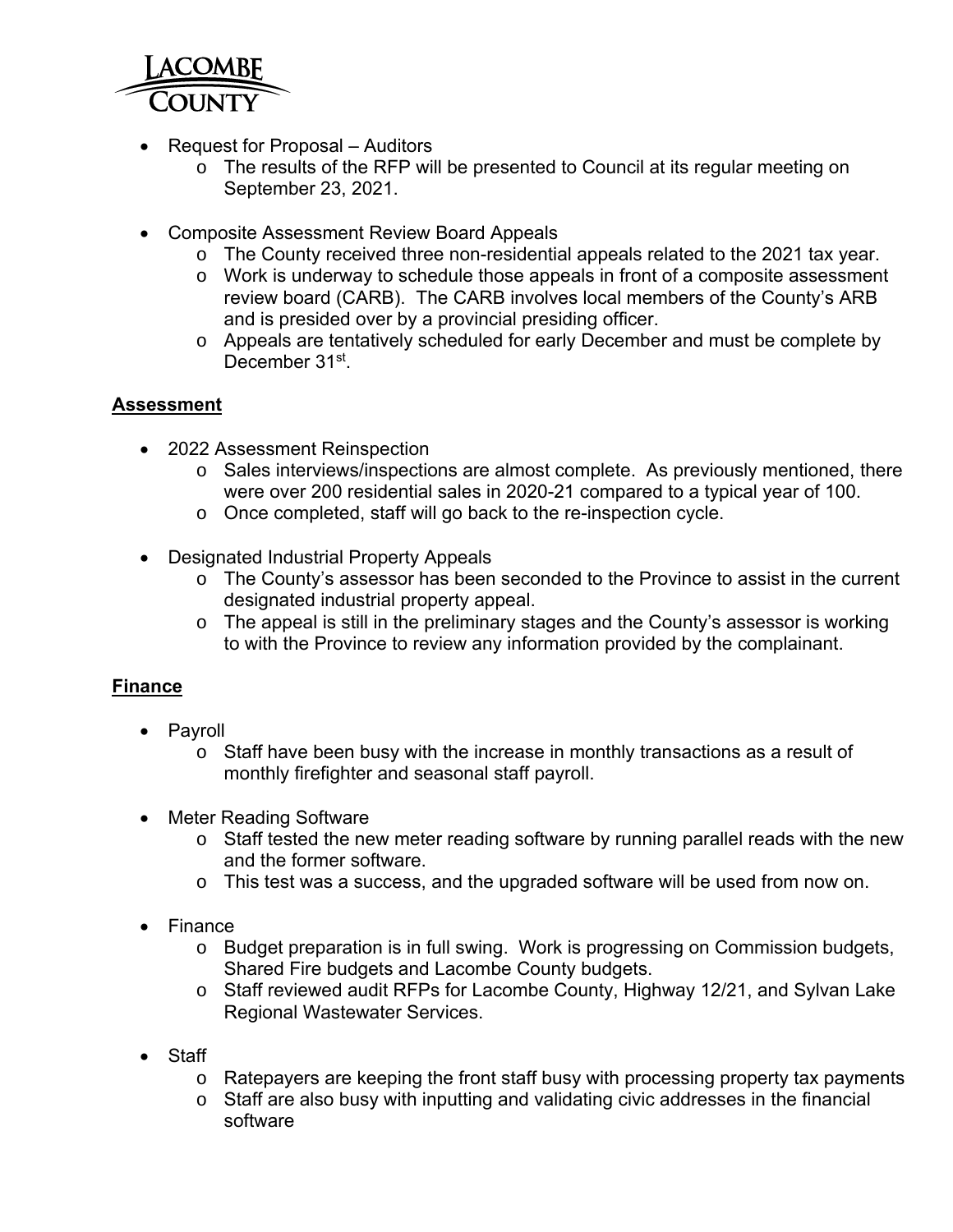

## **Information Technology**

- NextGeneration 9-1-1
	- o IT attended the first presentation of Telus' transition towards a NextGeneration 9- 1-1 system (NG9-1-1) to replace the existing 9-1-1 network.
	- o The CRTC has established a tentative date of June 20, 2023, to decommission the existing 9-1-1 network across the country. The CRTC has ordered Bell, Telus, and SaskTel to build NG9-1-1 networks to support each company's operating territory.
	- o As it pertains to Lacombe County, Telus is set to launch the NG9-1-1 network this fall and they will begin onboarding Public Service Access Points (PSAPs) and municipalities they support soon thereafter.
	- o From a technical and operational perspective, each PSAP will require that all municipalities it serves to sign a NG9-1-1 Local Governing Authority (LGA) Agreement in order to move to the NG9-1-1 system.
	- o The features and benefits of this NG9-1-1 System include:
		- 1. Technology: Moves 9-1-1 to an Internet-based private network with enhanced location accuracy.
		- 2. Improved Interoperability: This new system is a standards-based, secure, and interoperable "network of networks".
		- 3. Data Sharing: Standard interfaces allow easier sharing of relevant data while also allowing easier integration of addition sources of information such as building schematics, medical records, etc.
		- 4. Multimedia Support: Support for voice, video, text or data from various devices and networks.
		- 5. Enhanced Call Routing Capabilities: Dynamic routing based on policies to direct calls to the most appropriate PSAP.
- Canada Post Adoption of Municipal Addressing
	- o IT continues to support Canada Post's transition of moving towards the adoption of municipal addresses as mailing addresses.
	- o In late 2019, Canada Post transitioned to municipal addressing in an area west of Blackfalds that had a west boundary at Range Road 1-4, an east Boundary at the QE2, a north boundary at Township Road 40-2 and a south Boundary at the County border with Red Deer County.
	- o The County has expressed an interest to Canada Post in moving all of Lacombe County to this new mailing address system and have tentatively set up a meeting with the new Delivery Service Officer for the region area in the spring of 2022.
	- o Canada Post understands the County's support for this project, and they have assured us that they will be bumping Lacombe County up in the priority list.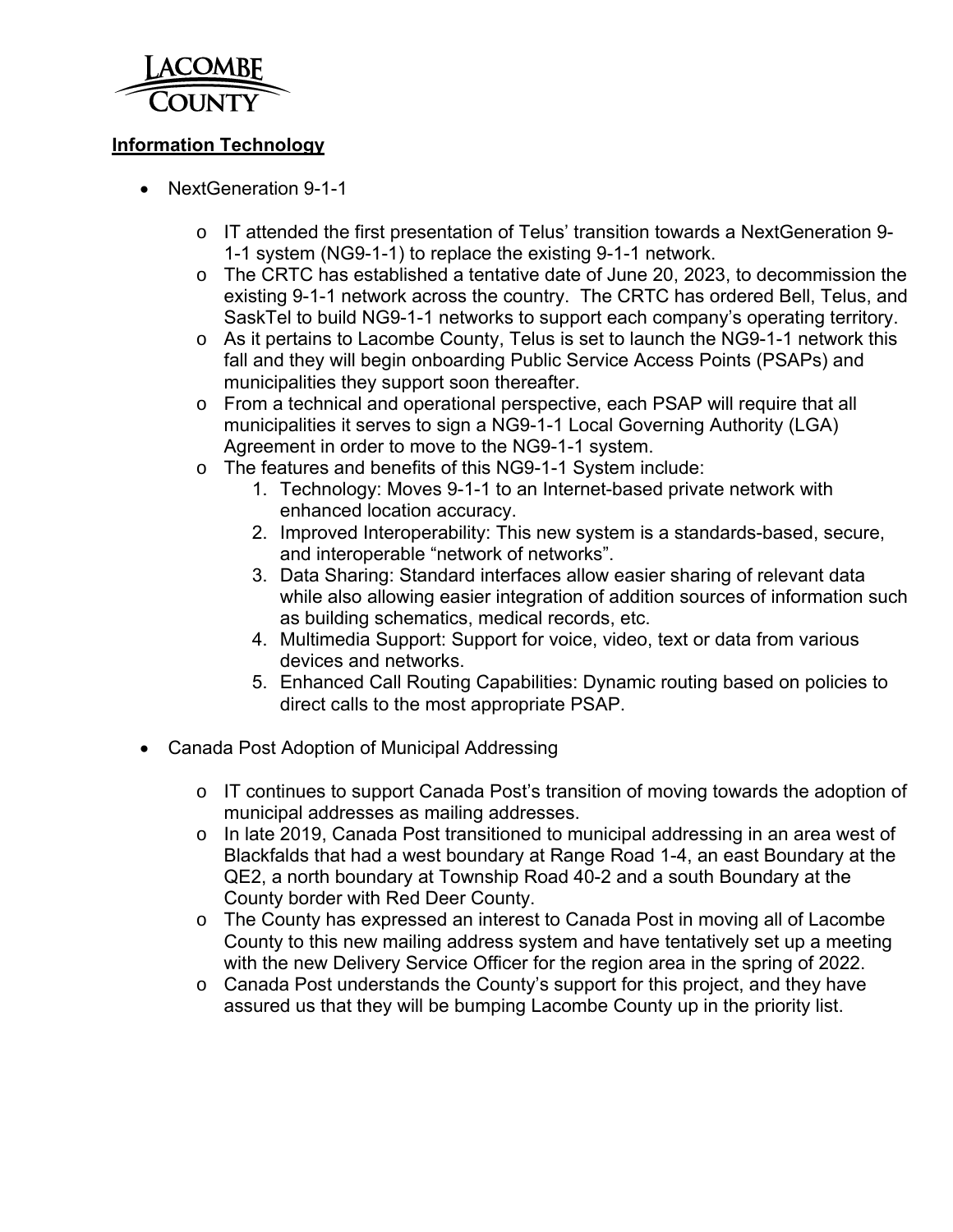

# **OPERATIONS**

## **Public Works Shop**

- Scheduled monthly services and commercial vehicle inspections were completed on heavy equipment and light/heavy duty trucks.
- The new 5500 service truck has finally arrived and is having the service body. The crane and compressor are installed in Penticton.
- Agriculture tractor tenders were sent out.
- The grader wings have been repaired and serviced.
- Work is complete on sanders and plows in preparation for the upcoming season.
- With the recent approval of the 2022 replacement equipment, staff are preparing tenders for disbursement.
- Shop staff continue regular repairs for fire and LRWSC.

## **Maintenance Crews**

- The 2021 gravel program is complete. Crews are now concentrating on soft spot and clay capping repairs. Many roads are complete including Rge. Rd. 3-4 and Twp. Rd. 40-2. Roads to be completed in the next few weeks include Rge. Rd. 23-1 south out of Alix.
- Sidewalk repairs are complete in Mirror.
- The fall application of calcium is complete.
- 5,000 tonne of winter sand has been mixed and stacked in preparation for the upcoming season.
- Regulatory signage has been changed in Rosedale to reflect the update to the speed bylaw. In addition, the electronic speed board has been installed as an additional reminder.

### **Construction**

- Construction is complete on C2352 and C3841 (east end of the county by Red Deer River) with reclamation and fencing to be completed.
- Construction is complete on C3926 (east of Highway 20) with reclamation and fencing to be completed.
- Construction is complete on C0401 and C3951 (west of Highway 766) with fencing and reclamation yet to be completed.
- Construction on C2331 (Meston Road) has started and is about half completed.
- A review of crop compensation for road construction will be completed this fall and adjustments will be issued to landowners as needed.

### **Parks**

 Weekly/monthly playground inspections are complete with all sites in good repair. Annual audits have also been completed.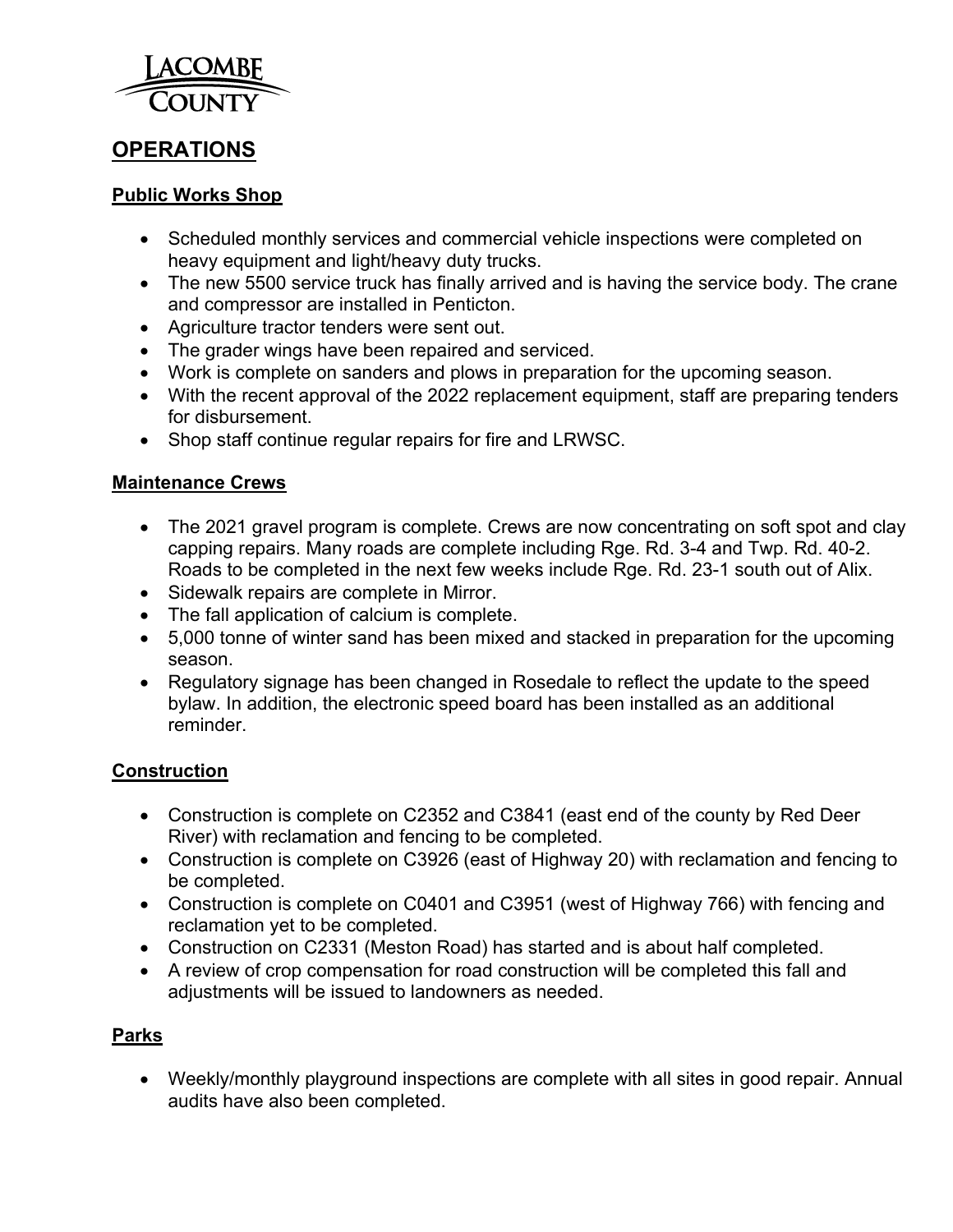

- The mowing program has wrapped up as most of the summer students have returned to school.
- Directional signs have been applied for through Alberta Transportation for the Mary and Cliff Soper Natural Area.
- The locks at the Mirror campground bathroom have been changed so that users can no longer lock them behind them.
- "The Great Trail" is now changing its name back to the "Trans Canada Trail", which results in having to replace all current signage. Signs have been ordered and will be installed upon arrival.
- At Sandy Point, the maintenance crews installed an accessible walking path for wheelchairs to be able to access the beach down to the water. Handicap parking signs have also been installed to the north of the lighthouse for access.
- We have wrapped up the Enterococcus water sampling at Sandy Point for the season. Throughout the summer we did have some high samples come back but nothing high enough to state a level of unsafe for users or result in a warning.

# **Health and Safety**

- Monthly safety meetings were held for all Operations staff. Future safety meetings will return to virtual with the tightening of restrictions.
- 2021 OH&S legislation changes have been deferred from September 1. The latest from the Government is the changes are expected to be released later in the year.
- Action items identified in the 2021 COR Audit has been ongoing and continues into the fall with 7 of the 12 completed to date.
- The third quarter inspection of County building sites is complete, and a report is being prepared for Administration's review.
- Many training sessions have been scheduled and completed as well as catching up on items that were postponed due to COVID.

## **Additional Information**

- Bridge File 1477 (Renn Mill Road) pending the on-time arrival of the culvert, construction is anticipated to start on September 20<sup>th</sup>. All environmental approvals are in place as of last week.
- The bridge on Meston's Road (9405) has just started and demolition of the existing structure is underway. The timing appears like it should correspond well with our road construction on this road as well.
- The base work on Aspelund Extension is moving along with first lift of gravel complete. Anticipated start date for paving is September 16<sup>th</sup>, weather dependent. They will then move onto the remainder of the overlay projects.
- We are still waiting on Can-Traffic to be working in the area to perform adjustments on the traffic lights at the entrance to the Aspelund Industrial Park.
- CP has indicated the crossing work on Range Road 27-4 is being performed by a thirdparty who are starting work in northern Alberta in late July and working south, putting this crossing sometime in mid to late August. We called for an update on this project however we have yet to hear back from CP. This work is still a priority for 2021.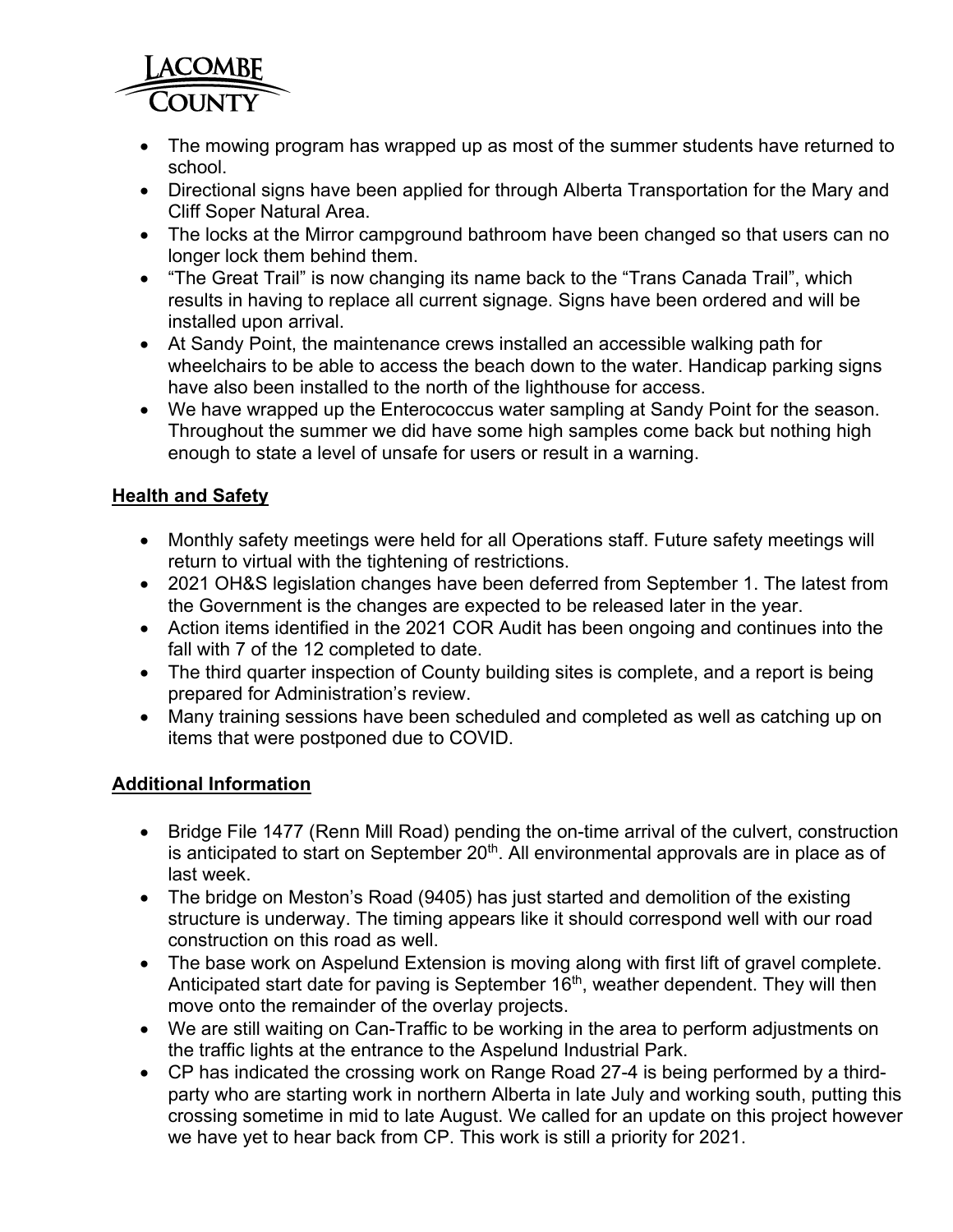

# **COMMUNITY SERVICES**

## **AGRICULTURE**

Roadside Spraying Program is continuing treatment for Canada Thistle and Yellow Toadflax.

Due to summer drought conditions range and pasture lands experienced a higher than normal growth of Canada Thistle. Requests for rental pasture sprayers are continuing late into the fall.

The Roadside Mowing Program scheduled full-cut gravel operations have been completed in the Central mow zone. Full cut mowing operations on County paved roads have begun in the west portion of the County, with mowing operations scheduled to continue in an easterly direction.

Sea Buckthorn control within the Gull Lake watershed riparian areas will begin on September 16th. Scheduled areas for control work are the Sunset Legion Campground, County Reserve Lands (west side of the lake), and Crown lands on the south side of the lake.

Clubroot of Canola inspections are scheduled to begin on September 20th.

### **ENVIRONMENT**

Staff and Council were surveyed for project and practice change ideas to be included in the 2022 Environmental Action Plan.

The nomination period closed for the Environmental Stewardship Award, three separate residents/businesses were nominated, and 13 nomination forms were received. The final selection will be made in mid-October.

### **CPO SERVICES**

#### **August 2021**

| Occurrence       | Road Use Agreements      | Community    | Lacombe                 | Communities             |  |  |
|------------------|--------------------------|--------------|-------------------------|-------------------------|--|--|
| Reports          |                          | <b>Hours</b> | County                  |                         |  |  |
|                  | <b>Travis MJ Permits</b> | Required     | <b>Citations Issued</b> | <b>Citations Issued</b> |  |  |
| County 22        | 197                      | 98           | 28                      |                         |  |  |
|                  | Planning &               | Community    | Written                 | Written                 |  |  |
| Comm.8           | Development              | <b>Hours</b> | Warnings                | Warnings                |  |  |
|                  | <b>Occurrences</b>       | Completed    | 59                      | 35                      |  |  |
| SRO <sub>0</sub> |                          | 105.5        |                         |                         |  |  |

### **Peace Officers Highlights**

August was a busy month for Officers between complaints and conducting stop checks throughout the communities. There were a few busy weekend shifts involving some impaired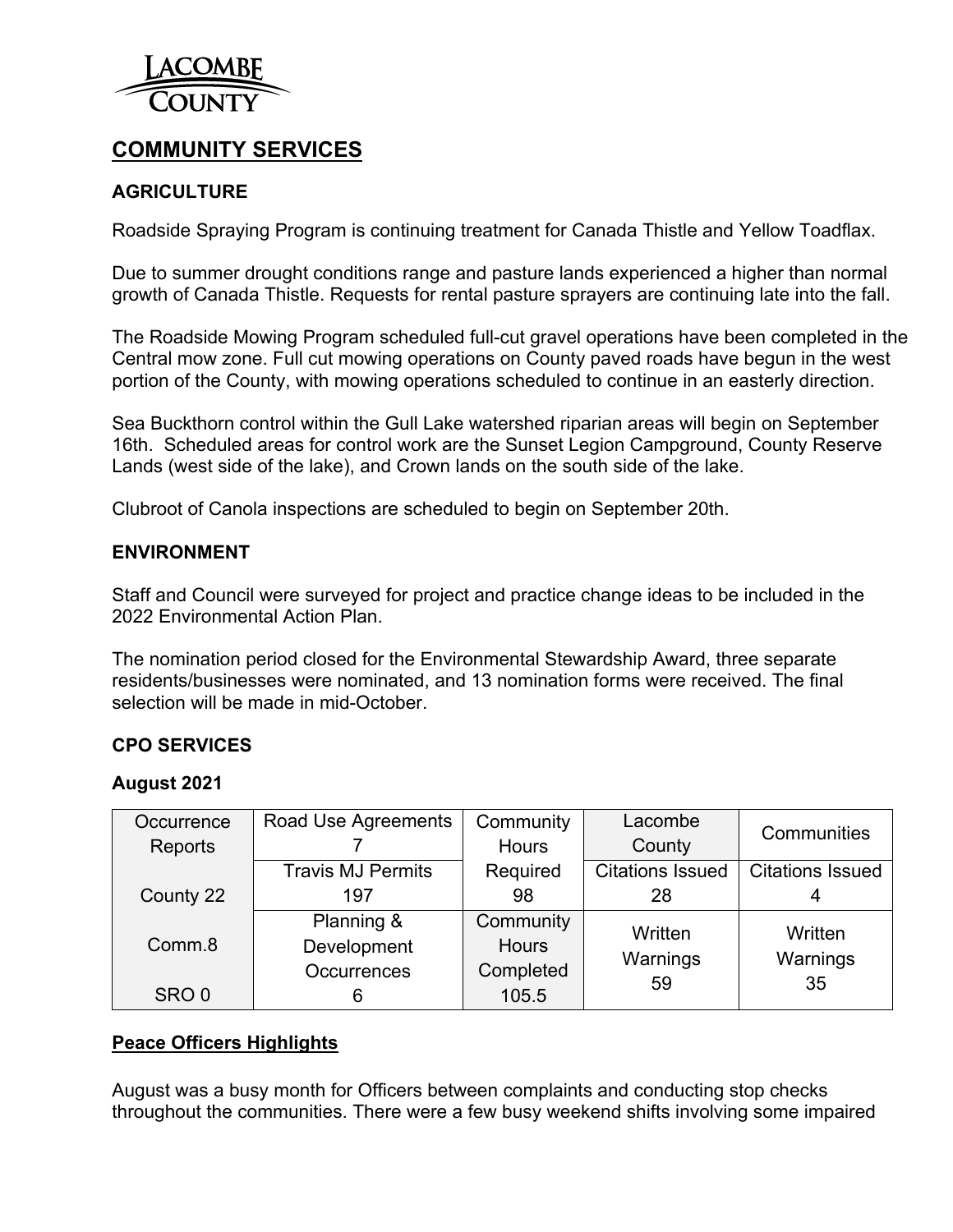

driving files. Officers also took a full day to recertify in Officer Safety training, conducted by CPO Westrom. Officer Lahucik was busy preparing some programs for the new school year as well.

### **FIRE**

## **Incidents**

| <b>ALIX</b>         |                          | <b>BENTLEY</b>             |                | <b>BLACKFALDS</b>             | <b>CLIVE</b>      |                         | <b>ECKVILLE</b> |                                | <b>LACOMBE</b> |                   | <b>TOTAL</b> |        |  |
|---------------------|--------------------------|----------------------------|----------------|-------------------------------|-------------------|-------------------------|-----------------|--------------------------------|----------------|-------------------|--------------|--------|--|
| Village             | County                   | Town                       | County         | County                        | Village           | County                  | Town            | County                         | City           | County            | Muni         | County |  |
| 9                   | 13                       |                            | 10             | 4                             | 1                 |                         | 6               | 3                              | 11             | 9                 | 28           | 40     |  |
| 22                  |                          |                            | 11             | 4                             |                   | $\overline{2}$          |                 | 9                              |                | 20                |              | 68     |  |
| Largest Type        |                          | Largest Type               | Largest Type   | Largest Type<br>Largest Type  |                   | Largest Type            |                 | Largest Type                   |                |                   |              |        |  |
|                     | <b>EMS Assist</b>        |                            | Alarms Ringing | <b>Outside Fire</b>           | <b>EMS Assist</b> |                         |                 | Alarms Ringing                 |                | <b>EMS Assist</b> |              |        |  |
|                     |                          |                            |                |                               |                   |                         |                 |                                |                |                   |              |        |  |
| <b>Fire Permits</b> |                          | 86<br><b>Current Month</b> |                |                               |                   | <b>Fireworks Permit</b> |                 | <b>Current Month</b>           |                | 3                 |              |        |  |
| Year to Date        |                          | 950                        |                |                               |                   |                         | Year to Date    |                                | 26             |                   |              |        |  |
|                     |                          |                            |                |                               |                   |                         |                 |                                |                |                   |              |        |  |
|                     | Monthly Invoice<br>Total |                            | 10             | New Policy<br><b>Invoices</b> |                   | 4                       |                 | <b>Total Invoice</b><br>Amount |                | \$9,150           |              |        |  |

## **Activities**

August was a slightly slower month for responses throughout the County and members are taking a break from extra formal training after the completion of our NFPA 1001 program. Planning for a Pump Operator course and a Hazard Materials course has begun with both programs scheduled to be completed this fall.

### **EMERGENCY MANAGEMENT**

Emergency Management staff continue to work through the changes in our Regional ESS Plan with completion happening in September.

Planning has also started for a full-scale exercise in 2022 and a NAIT student has been secured, who will be helping with the design of this exercise.

Unfortunately, some in-person ICS training had to be postponed due to COVID, but we are hopeful we'll be able to deliver them before the end of the year.